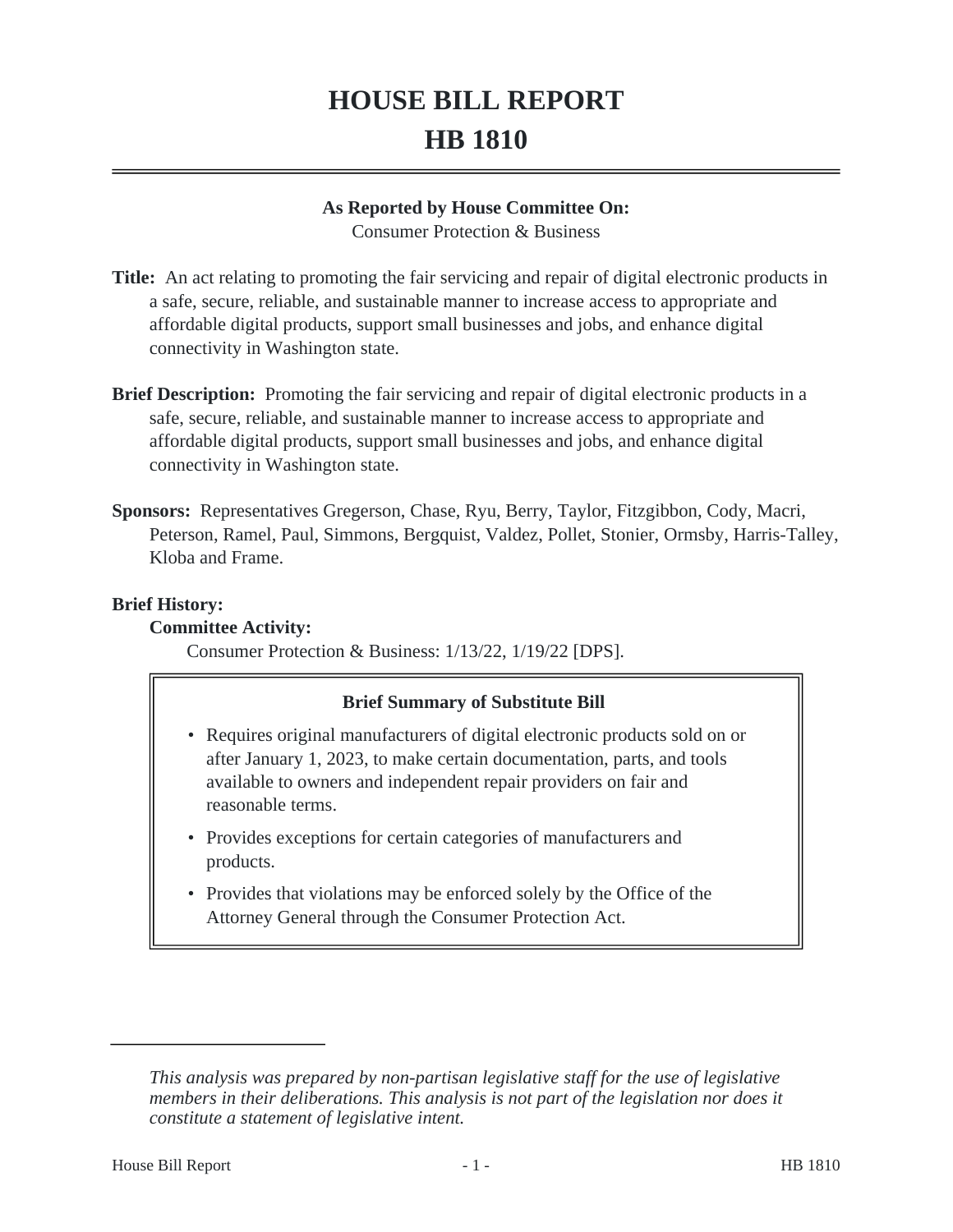## **HOUSE COMMITTEE ON CONSUMER PROTECTION & BUSINESS**

**Majority Report:** The substitute bill be substituted therefor and the substitute bill do pass. Signed by 5 members: Representatives Kirby, Chair; Walen, Vice Chair; Dufault, Assistant Ranking Minority Member; Ryu and Santos.

**Minority Report:** Do not pass. Signed by 2 members: Representatives Vick, Ranking Minority Member; Corry.

**Staff:** Corey Patton (786-7388).

#### **Background:**

Digital electronic products are electronic devices containing a microprocessor manufactured for distribution and sale in the United States for general consumer purchase. Digital electronic products include desktop computers, laptop computers, tablet computers, cell phones, and smartphones.

Manufacturers of digital electronic products generally control and can restrict access to information, components, and tools necessary to diagnose, service, and repair their products.

Consumers can attempt to repair their own digital electronic products, or use the services of an authorized repair provider or independent repair provider. Authorized repair providers are merchants that have an arrangement with a manufacturer to service their products. Independent repair providers provide similar services but are not affiliated with a manufacturer. Independent repair providers may receive certifications from third-party organizations that indicate the providers' knowledge and competence with skills related to the repair of digital electronic products.

## **Summary of Substitute Bill:**

Regulations on Original Manufacturers of Digital Electronic Products. Original manufacturers of digital electronic products sold on or after January 1, 2023, must

- comply with the following regulatory requirements: • Beginning January 1, 2023, original manufacturers must make available to independent repair providers any documentation, parts, and tools that the original
	- manufacturer makes available to its authorized repair providers, upon fair and reasonable terms.
	- Beginning January 1, 2024, original manufacturers must make available for purchase by owners any documentation, parts, and tools, except where the diagnosis, maintenance, or repair of such products presents a reasonably foreseeable risk of property damage or personal injury, upon fair and reasonable terms.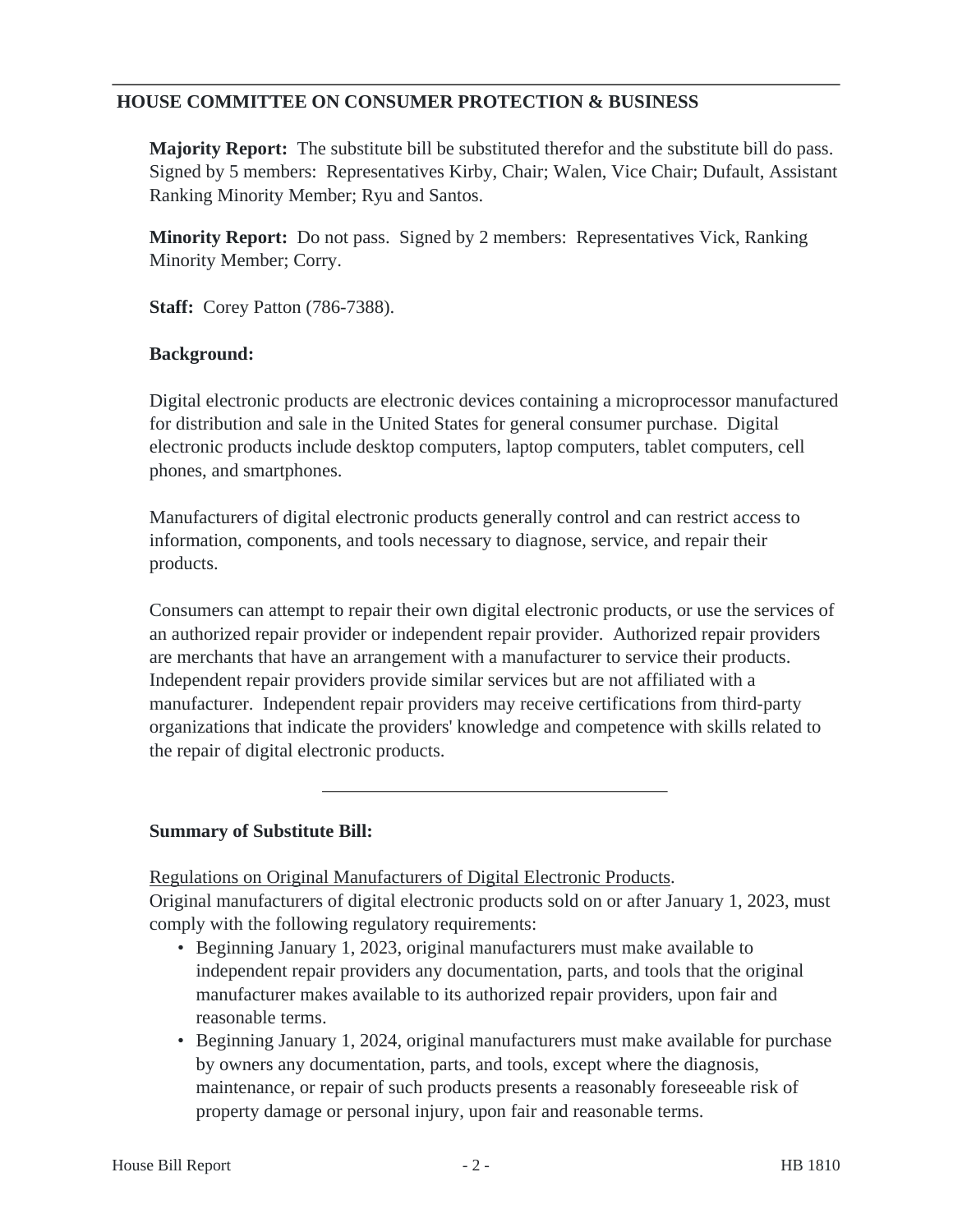- Original manufacturers must make diagnostic repair tools available to independent repair providers that incorporate the same diagnostic, repair, and remote diagnostic capabilities the original manufacturer makes available to its own repair or engineering staff or authorized repair providers.
- Original manufacturers that sell documentation, parts, or tools to independent repair providers in a standardized format, and on terms and conditions more favorable than to the original manufacturers' authorized repair providers, are prohibited from requiring authorized repair providers to purchase diagnostic, service, or repair documentation in a proprietary format, unless the proprietary format includes documentation or functionality that is not available in the standardized format.
- Original manufacturer equipment or parts sold or used for the purpose of providing security-related functions may not exclude diagnostic, service, and repair information necessary to reset a security-related electronic function from information provided to owners and independent repair facilities.

Original manufacturers are not required to sell service parts that are no longer available to authorized repair providers. Original manufacturers that provide tools are not responsible for the content and functionality of such tools.

## Limitations.

Original manufacturers are not required to divulge trade secrets. Agreements between original manufacturers and authorized repair providers are not abrogated or altered, but any provision purporting to waive or limit an original manufacturer's compliance with statutory requirements is unenforceable. Original manufacturers and authorized repair providers are not required to provide owners or independent repair providers with nondiagnostic and repair information subject to the terms of an authorizing agreement. Original manufacturers shall not be liable for repairs provided by independent repair providers, including any indirect, incidental, special, or consequential damages; any loss of data, privacy, or profits; or any inability to use, or reduced functionality of the digital electronic products resulting from repair. Original manufacturers do not warrant any repairs provided by independent repair providers.

## Exceptions.

The regulatory obligations imposed on original manufacturers do not apply to:

- motor vehicle manufacturers, any product or service of a motor vehicle manufacturer, or motor vehicle dealers;
- nonroad engine, nonroad equipment, or nonroad vehicle manufacturers; any product or service of a nonroad engine, nonroad equipment, or nonroad vehicle manufacturer; or nonroad engine, nonroad equipment, or nonroad vehicle dealers;
- stationary engine or stationary equipment manufacturers, any product or service of a stationary engine or stationary equipment manufacturer, or stationary engine or stationary equipment dealers; or
- manufacturers or distributors of a medical device or a digital electronic product or software manufactured for use in a medical setting.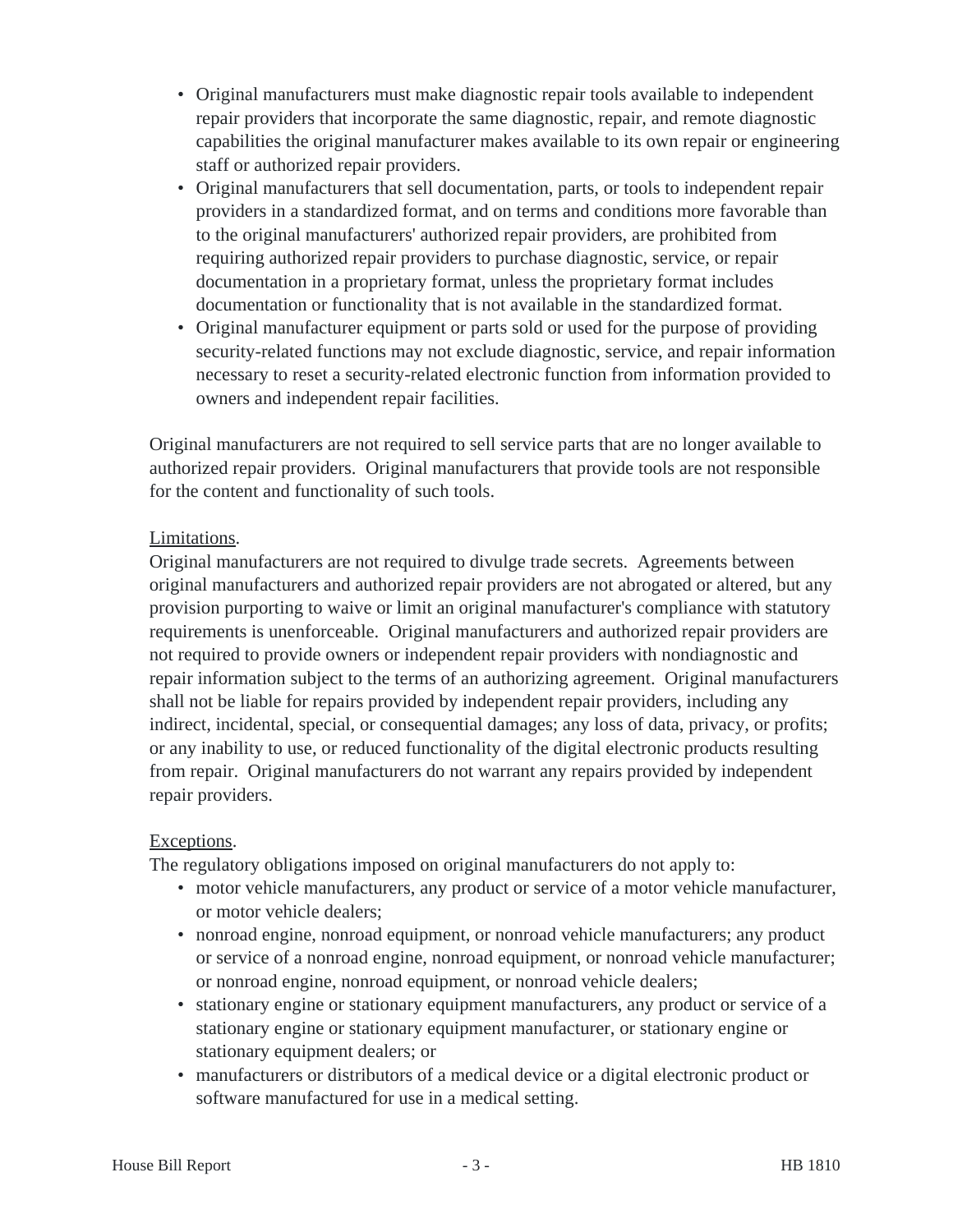## Enforcement.

Violations are deemed to affect the public interest and constitute an unfair or deceptive act in trade or commerce for purposes of a Consumer Protection Act claim and shall be enforced solely by the Office of the Attorney General.

## **Substitute Bill Compared to Original Bill:**

The substitute bill provides that an independent repair provider must maintain a valid repair certification, rather than a certification from a digital electronic product repair credential program. The substitute bill also eliminates the provision allowing an original manufacturer to provide a training program and certification process for licensed businesses as an alternative option to regulatory compliance.

**Appropriation:** None.

**Fiscal Note:** Available.

**Effective Date of Substitute Bill:** The bill takes effect 90 days after adjournment of the session in which the bill is passed.

## **Staff Summary of Public Testimony:**

(In support) This bill would give people options for fixing their broken devices. The premise that people cannot effectively choose how to best repair their devices is faulty. When original manufacturers control who is authorized to fix their devices, they can charge anything they want or push consumers to buy new devices. Even if a person never intends to take a device to a local repair shop instead of the manufacturer's authorized shop, forcing manufacturers to compete with independent repair providers promotes honesty. The technology industry is at a turning point where newer devices are more frequently designed with features that undermine independent repair work. Small businesses may not be able to compete with authorized repair providers in this changing landscape.

According to the Environmental Protection Agency, electronic waste is the fastest growing source of municipal waste in the United States. Every day in Washington, over 8,700 phones are thrown away. This bill would have a positive impact on the environment by extending the life and sustainability of technology we would otherwise throw away, thereby reducing carbon emissions and other ecological harms.

Device repairability is important in remote learning environments where devices have become a core part of basic education. This is especially evident due to the ongoing pandemic. Closing the digital divide and promoting equity requires everyone to have access to affordable, fast Internet; digital literacy skills; and appropriate, working devices. Having